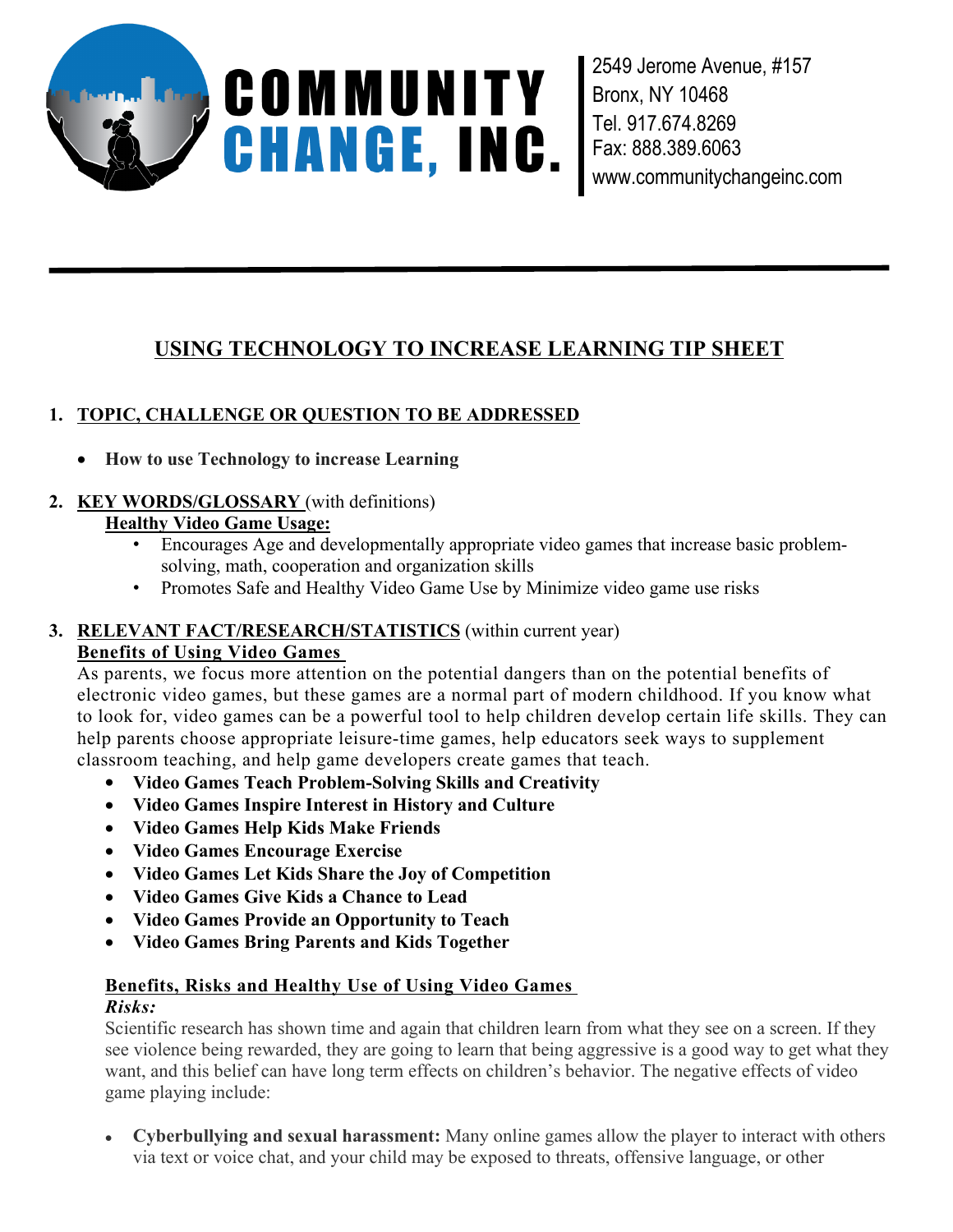objectionable content–they may even engage in bullying others. Female gamers are often targets of sexual harassment.

- **Aggression:** Children can learn that violence is an appropriate way to solve conflicts, and evidence shows that playing violent video games has the potential to increase aggression in some youth.
- **Desensitization:** As children are continually exposed to violence in video games, they can become desensitized to it over time.
- **Anxiety:** Some children may develop anxiety as a result of playing video games.
- Sleep: Video gaming before bed can contribute to a variety of sleep problems, including poor quality sleep and not enough sleep.
- **Obesity:** Video game playing can contribute to increased calorie consumption.

#### *Benefits:*

**As with the negative effects of video games, the same principle applies:** scientific research has shown time and again that children learn from what they see on a screen. It is important to think about the content of games as well as the experience of playing them. Some of the benefits of video games include:

- **Physical activity**: Exergames that are also a form of exercise (such as Dance Revolution or Wii Fit) can encourage kids to move around while playing a video game, combating the typical sedentary aspects of video game play.
- **Prosocial skills:** Video games that encourage the player to be helpful, cooperative, and altruistic, may positively affect a child's real-life helping behavior.
- **Cognitive skills:** Video gaming has the potential to improve brain functions like visual processing and information filtering, and many teens believe that playing certain games help their problemsolving skills.
- **Critical thinking skills:** Video games designed with a specific purpose have the potential to educate children (such as games designed to teach healthy eating habits).

# **4. REFERENCES**

- **https://cmch.tv/parents/video-games/**
- **https://www.parents.com/kids/development/benefits-of-video-games/**
- https://www.forbes.com/sites/forbestechcouncil/2018/10/09/how-video-games-help-students-level**up-stem-learning/#4f96926e1a78**

# **5. TIPS/STRATEGIES/SUGGESTIONS/RECOMMENDATIONS**

**Healthy Use Tips** - Safe use tips include:

**Set up boundaries**

It is easy to become involved in a game and play for hours at a time, but children benefit from a variety of activities. Agree on a certain amount of time to play games and suggest other activities they might enjoy.

### **Do Your Homework.**

Remember, the content of what your kids play is just as important as the amount of time they spend playing. When your children ask you for a new game, do you homework before you agree to purchase it. Learn the game's ESRB rating, read reviews, and even play the game first before you allow your kids to play. If the game isn't appropriate for their age or doesn't match your value system, find an alternative game.